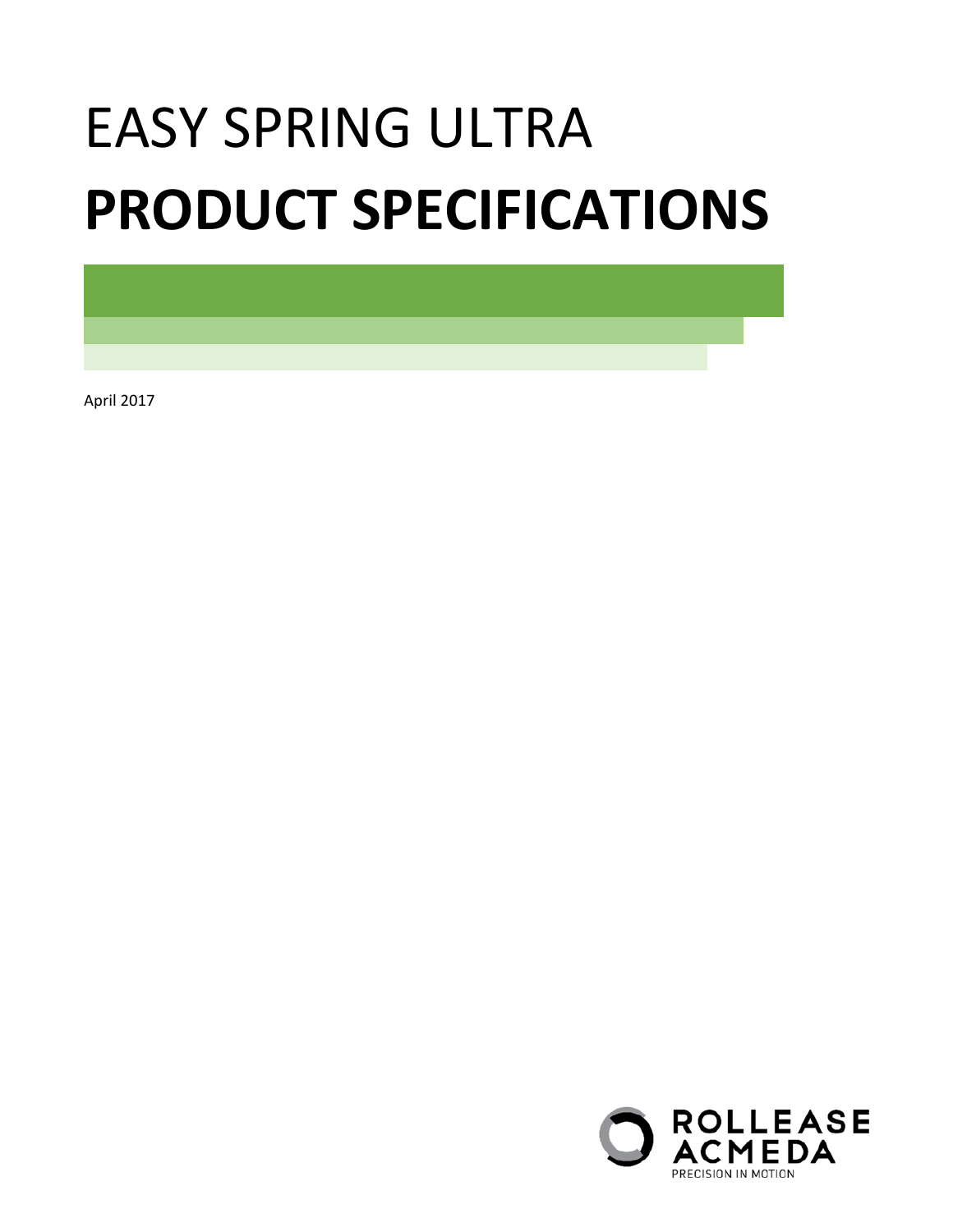## **CONTENTS**

April 2017

| <b>SECTION NO.</b><br><b>DESCRIPTION</b>   | PAGE NO. |
|--------------------------------------------|----------|
| <b>SECTION 1 - OVERVIEW</b>                | 1.1      |
| PART A - GENERAL SCHEMATIC                 | 1.1      |
| PART B - SHADE (BLIND) OPERATION           | 1.2      |
| <b>PART C - SYSTEM OPTIONS</b>             | 1.3      |
| <b>SECTION 2 - SYSTEM SPECIFICATIONS</b>   | 2.4      |
| PART A - SYSTEM CAPACITY                   | 2.4      |
| <b>PART B - SPRING CAPACITY</b>            | 2.5      |
| PART C - SYSTEM WEIGHTS                    | 2.9      |
| <b>SECTION 3 - TEST SUMMARY</b>            | 3.1      |
| <b>SECTION 4 - MATERIAL SPECIFICATIONS</b> | 4.1      |
| <b>SECTION 5 - WARRANTY</b>                | 5.1      |
| <b>SECTION 6 - SPECIFICATION IMAGES</b>    | 6.1      |
| <b>PART A - DEDUCTIONS</b>                 | 6.1      |
| <b>PART B - ROLL DETAILS</b>               | 6.2      |

#### **DISCLAIMER**

#### INTRODUCTION

This product specifications manual has been produced by Rollease Acmeda to supply the necessary information for safe and correct assembly and installation of this system.

#### DISCLAIMER

Rollease Acmeda has used reasonable care in preparing the information included in this document, but makes no representations or warranties as to the completeness or accuracy of the information. Information is supplied upon the condition that the persons receiving the information will make their own determination as to its suitability for their purposes prior to use. Rollease Acmeda assumes no liability whatsoever for any damages incurred by you resulting from errors in or omissions from the information included herein. Rollease Acmeda reserves the right to make changes without further notice to any products to improve reliability, function or design.

#### COPYRIGHT

#### COPYRIGHT © ROLLEASE ACMEDA 2017

All rights reserved. No part of this document may be reproduced or utilized in any means, by any means, electronic or mechanical including photocopying, recordings, or by any information storage or retrieval system, without the express permission from Rollease Acmeda.

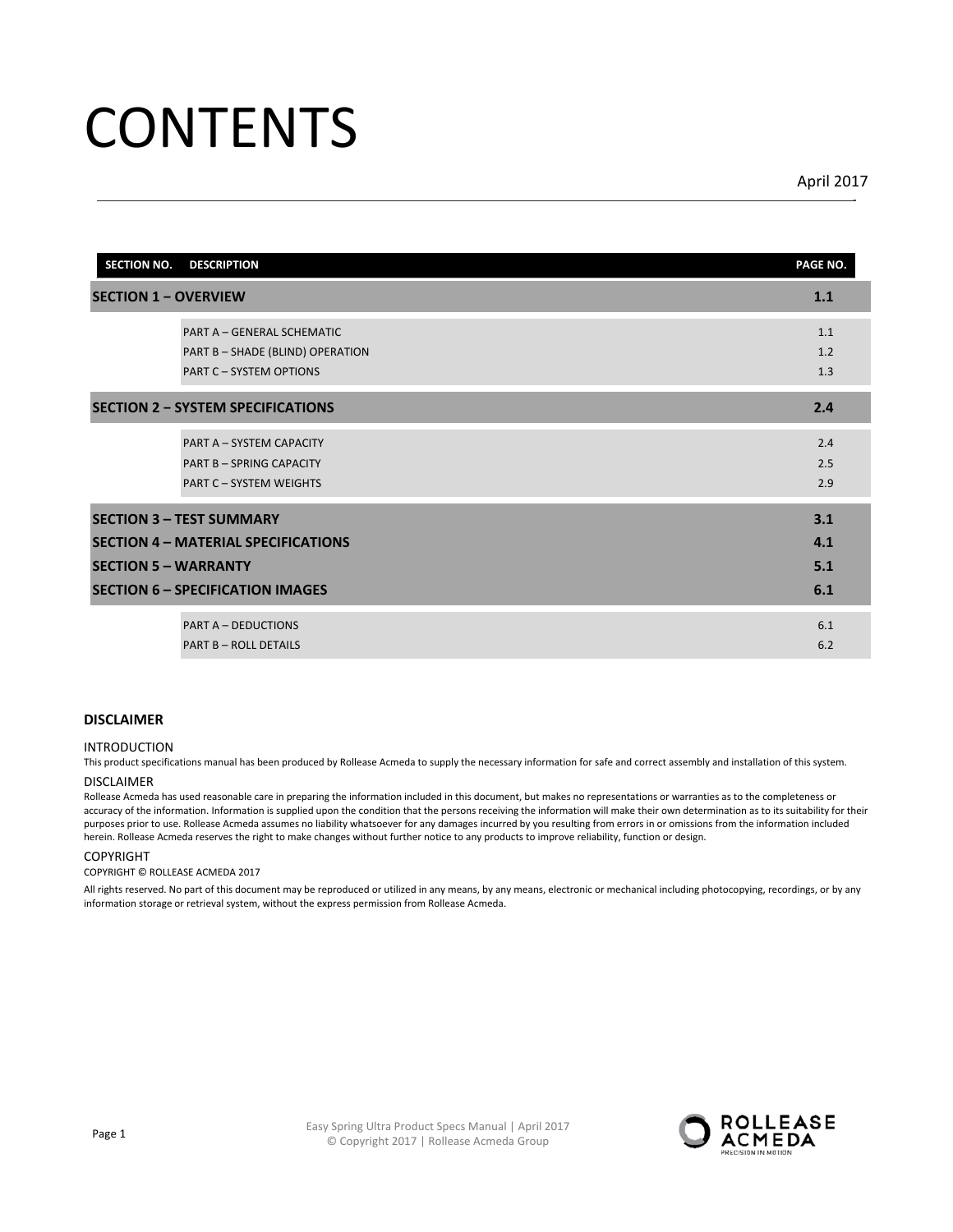## **SECTION 1** − OVERVIEW

#### PART A – GENERAL SCHEMATIC

Our innovative Easy Spring Ultra roller system, offers a premium aesthetically pleasing and technologically advanced solution. Controlling the shade (blind)s by independent spring mechanism, raising and lowering shade (blind)s to your preferred location, with one simple touch.





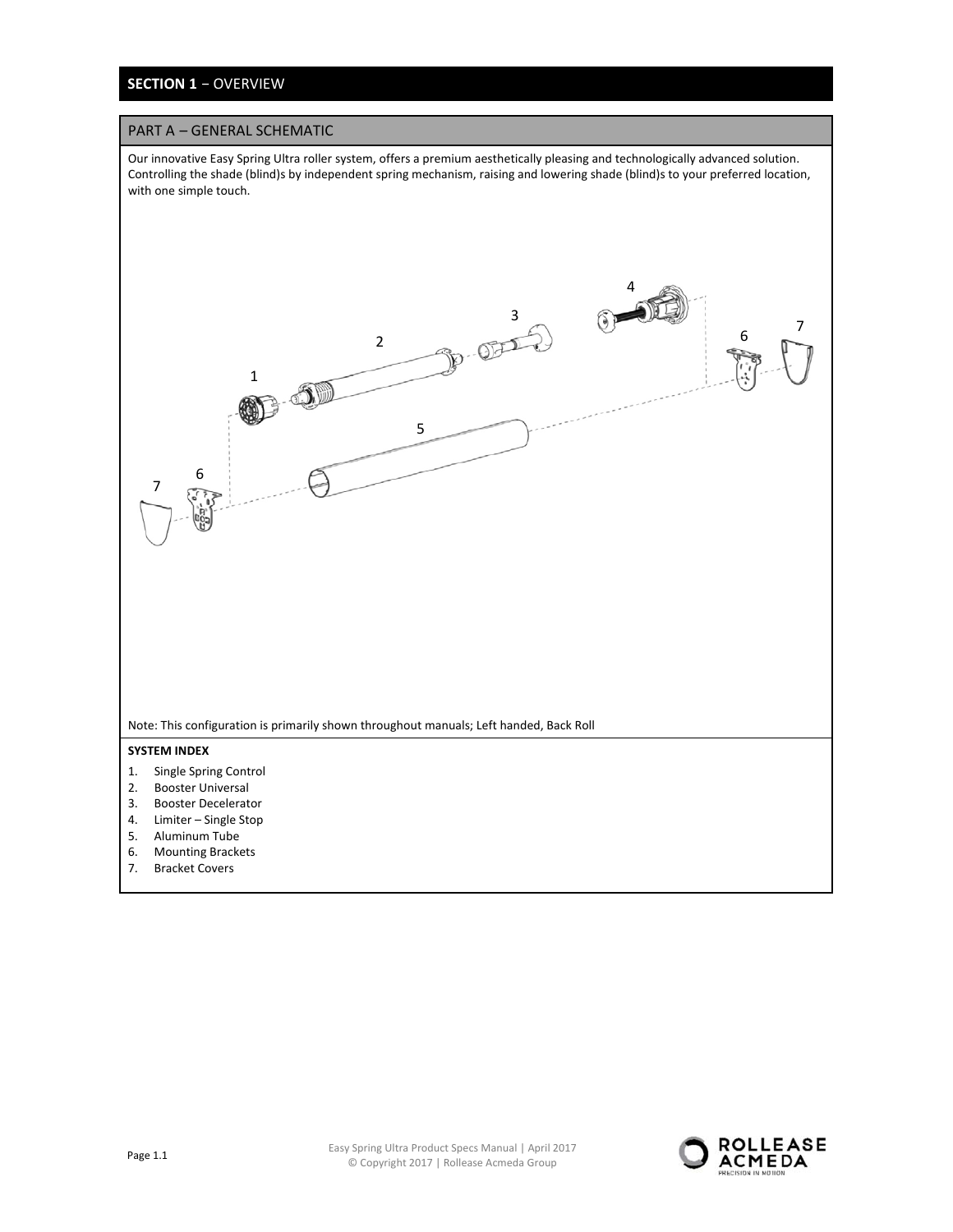

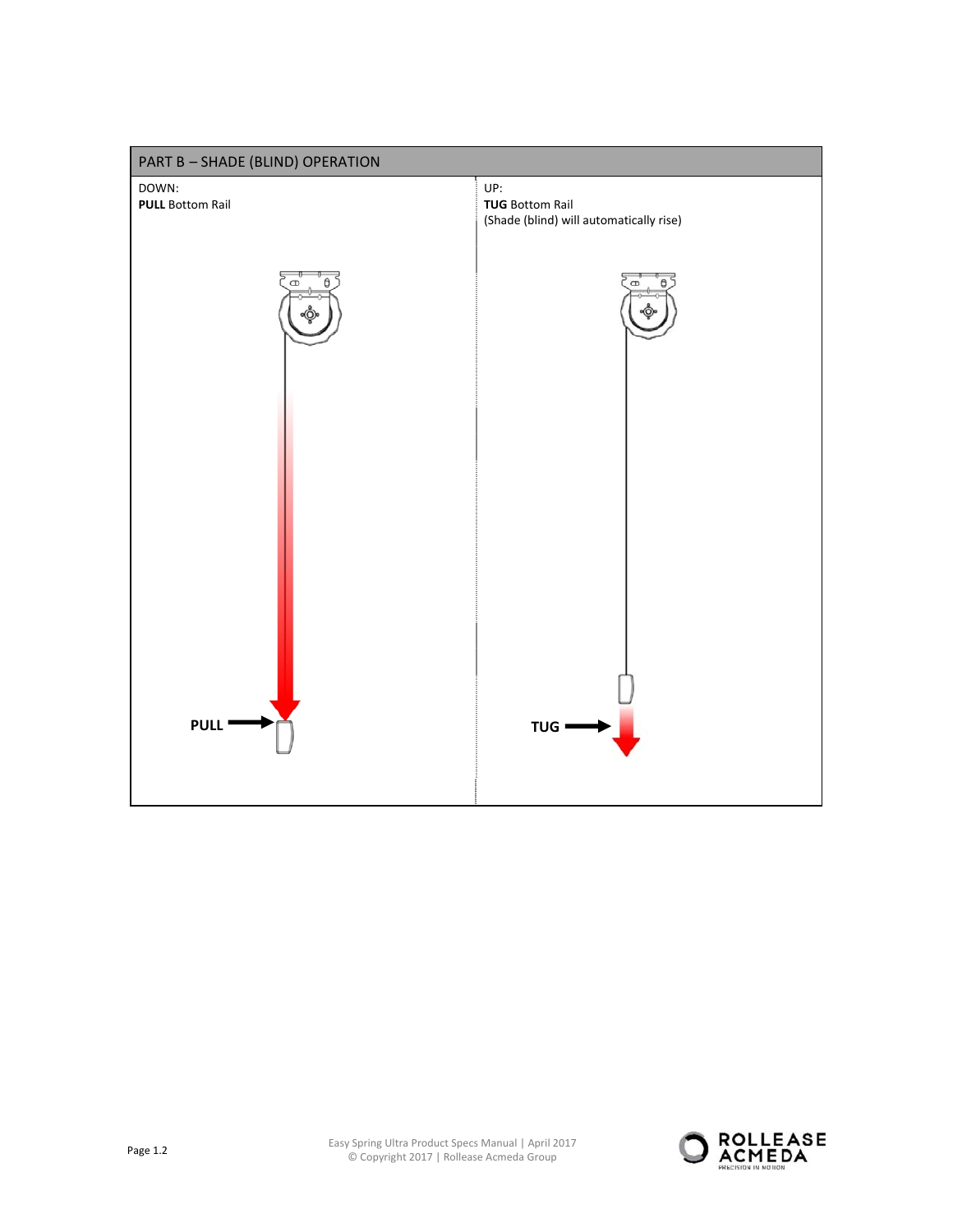



| 1.5" (ADD MM) ADD ONS |                  |
|-----------------------|------------------|
| <b>ROUND CASSETTE</b> | <b>EASY LINK</b> |
|                       |                  |

| <b>SYSTEM OPTIONS</b> |            |
|-----------------------|------------|
| <b>IDLER PIN</b>      | RB09 IDLER |
|                       |            |



Easy Spring Ultra Product Specs Manual | April 2017<br>
Convention 2017 | Delleges Acrossis Convention © Copyright 2017 | Rollease Acmeda Group

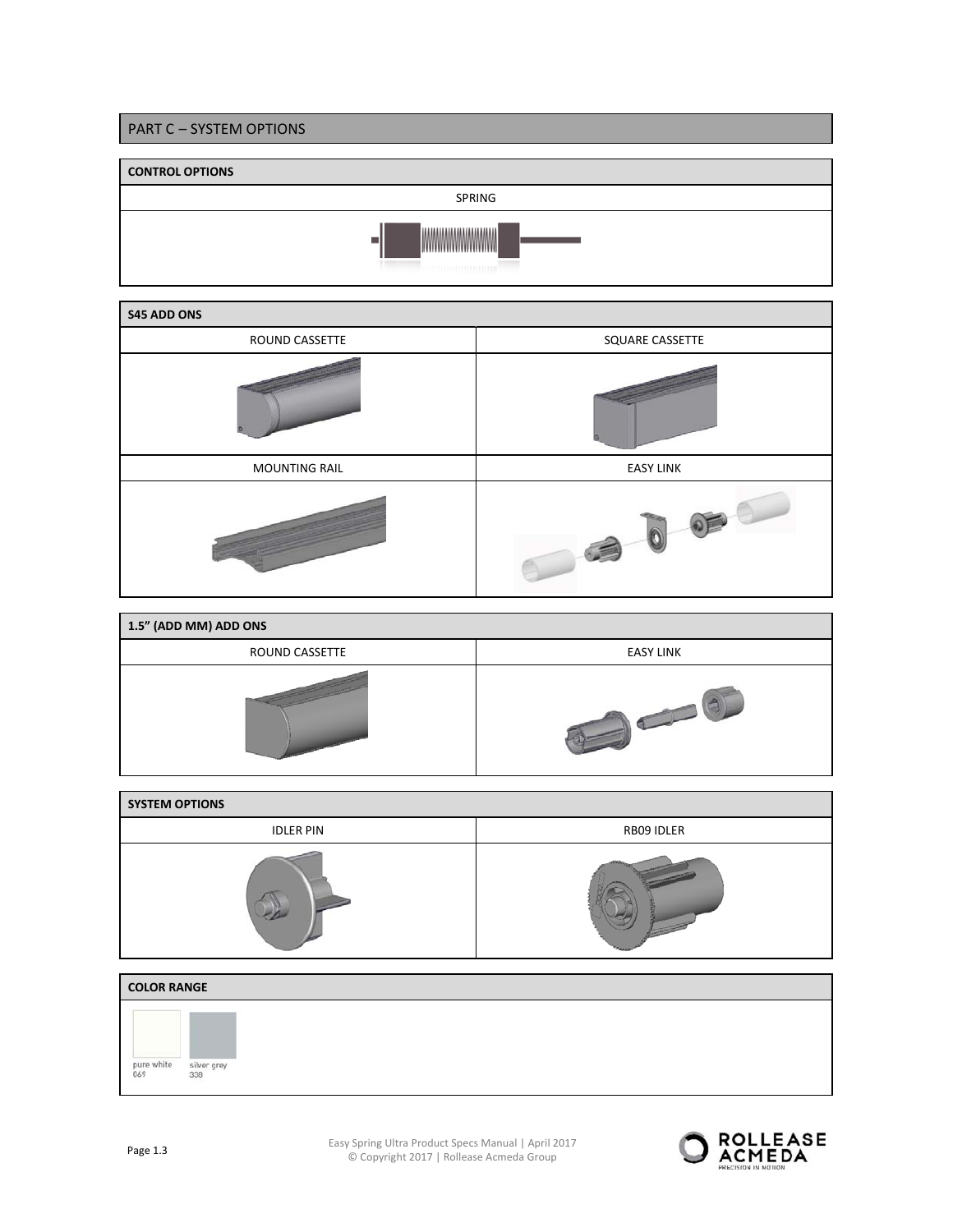## **SECTION 2** − SYSTEM SPECIFICATIONS

## PART A – SYSTEM CAPACITY

**D30 Medium Weight Bar (No Ballast) | 420 GSM** 

|                         |             |                |     |                         |                |         |     |         |         |                 | <b>WIDTH</b> |     |     |     |     |     |     |     |     |           |
|-------------------------|-------------|----------------|-----|-------------------------|----------------|---------|-----|---------|---------|-----------------|--------------|-----|-----|-----|-----|-----|-----|-----|-----|-----------|
|                         | <b>DROP</b> | $\overline{2}$ |     | $\overline{\mathbf{3}}$ | $\overline{4}$ |         | 5   | 6       |         | $7\overline{ }$ | 8            |     | 9   | 10  |     | 11  | 12  |     | 13  | ft        |
| $\operatorname{\sf ft}$ | ${\sf m}$   | 0.6            | 0.8 | $1.0\,$                 | 1.2            | $1.4\,$ | 1.6 | $1.8\,$ | $2.0\,$ | 2.2             | 2.4          | 2.6 | 2.8 | 3.0 | 3.2 | 3.4 | 3.6 | 3.8 | 4.0 | ${\sf m}$ |
|                         | 0.5         |                |     |                         |                |         |     |         |         |                 |              |     |     |     |     |     |     |     |     |           |
| $\overline{2}$          | 0.6         |                |     |                         |                |         |     |         |         |                 |              |     |     |     |     |     |     |     |     |           |
|                         | 0.7         |                |     |                         |                |         |     |         |         |                 |              |     |     |     |     |     |     |     |     |           |
|                         | $0.8\,$     |                |     |                         |                |         |     |         |         |                 |              |     |     |     |     |     |     |     |     |           |
| $\overline{3}$          | 0.9         |                |     |                         |                |         |     |         |         |                 |              |     |     |     |     |     |     |     |     |           |
|                         | $1.0\,$     |                |     |                         |                |         |     |         |         |                 |              |     |     |     |     |     |     |     |     |           |
|                         | 1.1         |                |     |                         |                |         |     |         |         |                 |              |     |     |     |     |     |     |     |     |           |
| $\overline{4}$          | 1.2         |                |     |                         |                |         |     |         |         |                 |              |     |     |     |     |     |     |     |     |           |
|                         | $1.3\,$     |                |     |                         |                |         |     |         |         |                 |              |     |     |     |     |     |     |     |     |           |
|                         | 1.4         |                |     |                         |                |         |     |         |         |                 |              |     |     |     |     |     |     |     |     |           |
| 5                       | $1.5\,$     |                |     |                         |                |         |     |         |         |                 |              |     |     |     |     |     |     |     |     |           |
|                         | 1.6         |                |     |                         |                |         |     |         |         |                 |              |     |     |     |     |     |     |     |     |           |
|                         | 1.7         |                |     |                         |                |         |     |         |         |                 |              |     |     |     |     |     |     |     |     |           |
| 6                       | $1.8\,$     |                |     |                         |                |         |     |         |         |                 |              |     |     |     |     |     |     |     |     |           |
|                         | $1.9\,$     |                |     |                         |                |         |     |         |         |                 |              |     |     |     |     |     |     |     |     |           |
|                         | 2.0         |                |     |                         |                |         |     |         |         |                 |              |     |     |     |     |     |     |     |     |           |
| $\overline{7}$          | $2.1\,$     |                |     |                         |                |         |     |         |         |                 |              |     |     |     |     |     |     |     |     |           |
|                         | 2.2         |                |     |                         |                |         |     |         |         |                 |              |     |     |     |     |     |     |     |     |           |
|                         | 2.3         |                |     |                         |                |         |     |         |         |                 |              |     |     |     |     |     |     |     |     |           |
| 8                       | $2.4\,$     |                |     |                         |                |         |     |         |         |                 |              |     |     |     |     |     |     |     |     |           |

| <b>LEGEND</b> | <b>DESCRIPTION</b>                                  |
|---------------|-----------------------------------------------------|
|               | 1.5" (38mm) & S45   All tubes                       |
|               | S45   All tubes                                     |
|               | $S45$   STD + HD                                    |
|               | $S45$   HD                                          |
|               | Easy-Link                                           |
|               | Cannot be achieved - outside product specifications |

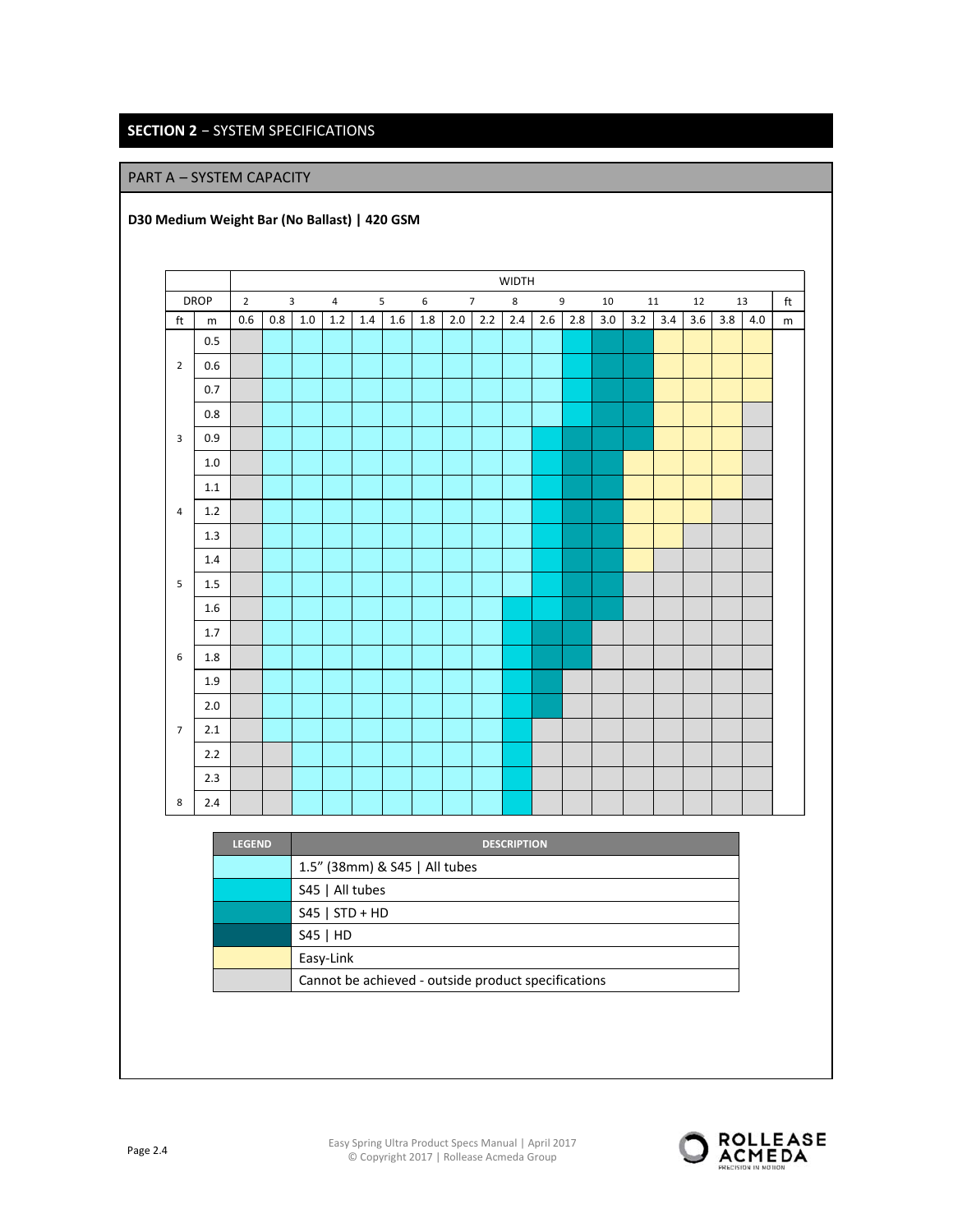#### PART B – SPRING CAPACITY



### **1.5" (38mm) TUBE – D30 Medium Weight Bar (No Ballast) | 420 GSM**

| <b>LEGEND</b> | <b>DESCRIPTION</b>                                              |
|---------------|-----------------------------------------------------------------|
|               | <b>RB12 Universal Booster - Short</b>                           |
|               | RB12 Universal Booster - Light                                  |
|               | RB12 Universal Booster - Standard                               |
|               | RB12 Universal Booster - Standard with Easy Link/ Infinite link |
|               | Cannot be achieved - outside product specifications             |

NOTE: The above charts are indicative only. Due to variances in fabric weights, weight bar weights, addition of ballast and friction the optimum booster will vary shade (blind) too shade (blind).

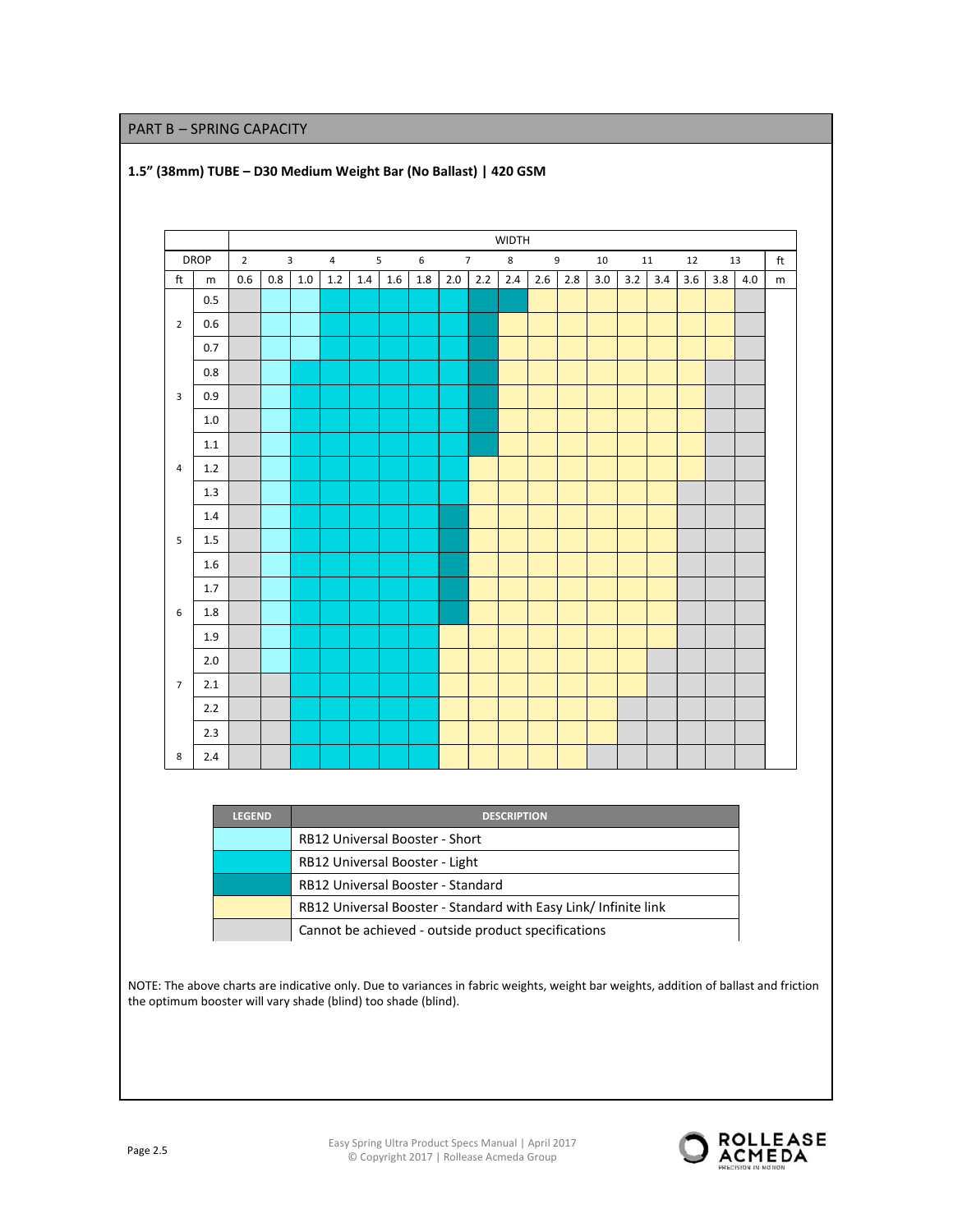|                |             |                |     |                |                |     |     |         |     |                 | <b>WIDTH</b> |     |     |     |     |     |     |     |     |           |
|----------------|-------------|----------------|-----|----------------|----------------|-----|-----|---------|-----|-----------------|--------------|-----|-----|-----|-----|-----|-----|-----|-----|-----------|
|                | <b>DROP</b> | $\overline{2}$ |     | $\overline{3}$ | $\overline{4}$ |     | 5   | 6       |     | $7\overline{ }$ | $\bf 8$      |     | 9   | 10  |     | 11  | 12  |     | 13  | ft        |
| ft             | ${\sf m}$   | 0.6            | 0.8 | $1.0$          | $1.2\,$        | 1.4 | 1.6 | $1.8\,$ | 2.0 | 2.2             | 2.4          | 2.6 | 2.8 | 3.0 | 3.2 | 3.4 | 3.6 | 3.8 | 4.0 | ${\sf m}$ |
|                | 0.5         |                |     |                |                |     |     |         |     |                 |              |     |     |     |     |     |     |     |     |           |
| $\overline{2}$ | 0.6         |                |     |                |                |     |     |         |     |                 |              |     |     |     |     |     |     |     |     |           |
|                | 0.7         |                |     |                |                |     |     |         |     |                 |              |     |     |     |     |     |     |     |     |           |
|                | 0.8         |                |     |                |                |     |     |         |     |                 |              |     |     |     |     |     |     |     |     |           |
| $\mathbf{3}$   | 0.9         |                |     |                |                |     |     |         |     |                 |              |     |     |     |     |     |     |     |     |           |
|                | 1.0         |                |     |                |                |     |     |         |     |                 |              |     |     |     |     |     |     |     |     |           |
|                | $1.1\,$     |                |     |                |                |     |     |         |     |                 |              |     |     |     |     |     |     |     |     |           |
| $\overline{4}$ | 1.2         |                |     |                |                |     |     |         |     |                 |              |     |     |     |     |     |     |     |     |           |
|                | 1.3         |                |     |                |                |     |     |         |     |                 |              |     |     |     |     |     |     |     |     |           |
|                | 1.4         |                |     |                |                |     |     |         |     |                 |              |     |     |     |     |     |     |     |     |           |
| 5              | 1.5         |                |     |                |                |     |     |         |     |                 |              |     |     |     |     |     |     |     |     |           |
|                | 1.6         |                |     |                |                |     |     |         |     |                 |              |     |     |     |     |     |     |     |     |           |
|                | 1.7         |                |     |                |                |     |     |         |     |                 |              |     |     |     |     |     |     |     |     |           |
| 6              | 1.8         |                |     |                |                |     |     |         |     |                 |              |     |     |     |     |     |     |     |     |           |
|                | 1.9         |                |     |                |                |     |     |         |     |                 |              |     |     |     |     |     |     |     |     |           |
|                | 2.0         |                |     |                |                |     |     |         |     |                 |              |     |     |     |     |     |     |     |     |           |
| $\overline{7}$ | 2.1         |                |     |                |                |     |     |         |     |                 |              |     |     |     |     |     |     |     |     |           |
|                | 2.2         |                |     |                |                |     |     |         |     |                 |              |     |     |     |     |     |     |     |     |           |
|                | 2.3         |                |     |                |                |     |     |         |     |                 |              |     |     |     |     |     |     |     |     |           |
| $\,$ 8 $\,$    | 2.4         |                |     |                |                |     |     |         |     |                 |              |     |     |     |     |     |     |     |     |           |

**S45 LT TUBE – D30 Medium Weight Bar (No Ballast) | 420 GSM**

| <b>LEGEND</b> | <b>DESCRIPTION</b>                                  | <b>COLOR</b>          |
|---------------|-----------------------------------------------------|-----------------------|
|               | <b>RB12 Universal Booster - Short</b>               | ≍⊔ <del>⊪⊪</del><br>ĸ |
|               | RB12 Universal Booster - Light                      |                       |
|               | <b>RB12 Universal Booster - Standard</b>            | ⊵∐₩₩<br>⊪             |
|               | RB12 Universal Booster - Standard with Easy Link    | >D₩₩<br>⊪             |
|               | RB12 Universal Booster - Heavy Duty with Easy Link  |                       |
|               | Cannot be achieved - outside product specifications |                       |

NOTE: The above charts are indicative only. Due to variances in fabric weights, weight bar weights, addition of ballast and friction the optimum booster will vary shade (blind) too shade (blind).

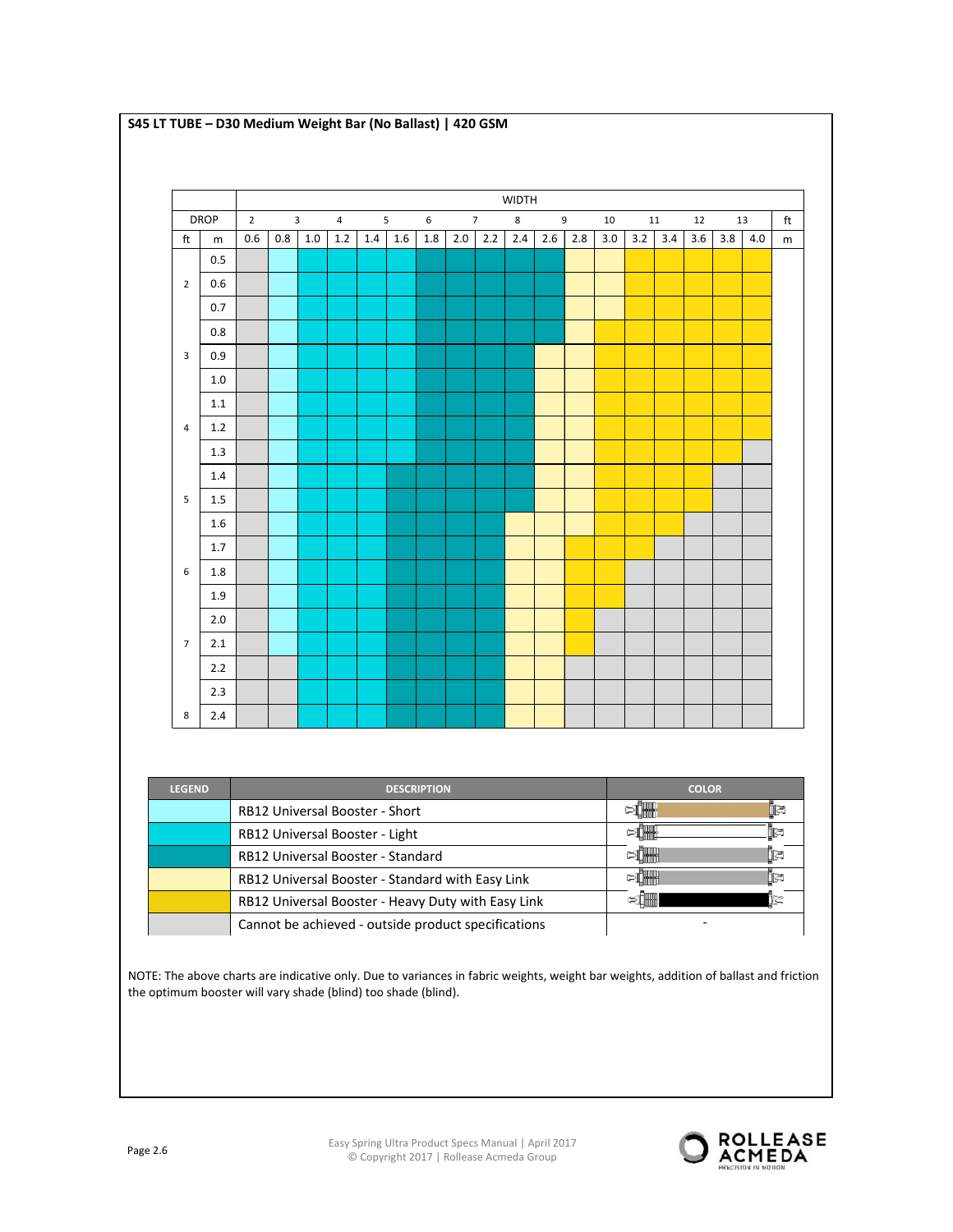|                |                                                                                                                                                                                                        |                |                                                                                       |     |     |     |     |                    |     |                | <b>WIDTH</b> |     |     |     |              |     |              |     |     |    |
|----------------|--------------------------------------------------------------------------------------------------------------------------------------------------------------------------------------------------------|----------------|---------------------------------------------------------------------------------------|-----|-----|-----|-----|--------------------|-----|----------------|--------------|-----|-----|-----|--------------|-----|--------------|-----|-----|----|
|                | <b>DROP</b>                                                                                                                                                                                            | $\overline{2}$ |                                                                                       | 3   | 4   |     | 5   | 6                  |     | $\overline{7}$ | 8            |     | 9   | 10  |              | 11  | 12           |     | 13  | ft |
| ft             | m                                                                                                                                                                                                      | 0.6            | 0.8                                                                                   | 1.0 | 1.2 | 1.4 | 1.6 | 1.8                | 2.0 | 2.2            | 2.4          | 2.6 | 2.8 | 3.0 | 3.2          | 3.4 | 3.6          | 3.8 | 4.0 | m  |
|                | 0.5                                                                                                                                                                                                    |                |                                                                                       |     |     |     |     |                    |     |                |              |     |     |     |              |     |              |     |     |    |
| $\overline{2}$ | 0.6                                                                                                                                                                                                    |                |                                                                                       |     |     |     |     |                    |     |                |              |     |     |     |              |     |              |     |     |    |
|                | 0.7                                                                                                                                                                                                    |                |                                                                                       |     |     |     |     |                    |     |                |              |     |     |     |              |     |              |     |     |    |
|                | 0.8                                                                                                                                                                                                    |                |                                                                                       |     |     |     |     |                    |     |                |              |     |     |     |              |     |              |     |     |    |
| 3              | 0.9                                                                                                                                                                                                    |                |                                                                                       |     |     |     |     |                    |     |                |              |     |     |     |              |     |              |     |     |    |
|                | 1.0                                                                                                                                                                                                    |                |                                                                                       |     |     |     |     |                    |     |                |              |     |     |     |              |     |              |     |     |    |
|                | 1.1                                                                                                                                                                                                    |                |                                                                                       |     |     |     |     |                    |     |                |              |     |     |     |              |     |              |     |     |    |
| 4              | 1.2                                                                                                                                                                                                    |                |                                                                                       |     |     |     |     |                    |     |                |              |     |     |     |              |     |              |     |     |    |
|                | 1.3                                                                                                                                                                                                    |                |                                                                                       |     |     |     |     |                    |     |                |              |     |     |     |              |     |              |     |     |    |
|                | 1.4                                                                                                                                                                                                    |                |                                                                                       |     |     |     |     |                    |     |                |              |     |     |     |              |     |              |     |     |    |
| 5              | 1.5                                                                                                                                                                                                    |                |                                                                                       |     |     |     |     |                    |     |                |              |     |     |     |              |     |              |     |     |    |
|                | 1.6                                                                                                                                                                                                    |                |                                                                                       |     |     |     |     |                    |     |                |              |     |     |     |              |     |              |     |     |    |
|                | 1.7                                                                                                                                                                                                    |                |                                                                                       |     |     |     |     |                    |     |                |              |     |     |     |              |     |              |     |     |    |
| 6              | 1.8                                                                                                                                                                                                    |                |                                                                                       |     |     |     |     |                    |     |                |              |     |     |     |              |     |              |     |     |    |
|                | 1.9                                                                                                                                                                                                    |                |                                                                                       |     |     |     |     |                    |     |                |              |     |     |     |              |     |              |     |     |    |
|                | 2.0                                                                                                                                                                                                    |                |                                                                                       |     |     |     |     |                    |     |                |              |     |     |     |              |     |              |     |     |    |
| $\overline{7}$ | 2.1                                                                                                                                                                                                    |                |                                                                                       |     |     |     |     |                    |     |                |              |     |     |     |              |     |              |     |     |    |
|                | 2.2                                                                                                                                                                                                    |                |                                                                                       |     |     |     |     |                    |     |                |              |     |     |     |              |     |              |     |     |    |
|                | 2.3                                                                                                                                                                                                    |                |                                                                                       |     |     |     |     |                    |     |                |              |     |     |     |              |     |              |     |     |    |
| 8              | 2.4                                                                                                                                                                                                    |                |                                                                                       |     |     |     |     |                    |     |                |              |     |     |     |              |     |              |     |     |    |
|                |                                                                                                                                                                                                        |                |                                                                                       |     |     |     |     |                    |     |                |              |     |     |     |              |     |              |     |     |    |
|                |                                                                                                                                                                                                        |                |                                                                                       |     |     |     |     |                    |     |                |              |     |     |     |              |     |              |     |     |    |
|                | <b>LEGEND</b>                                                                                                                                                                                          |                |                                                                                       |     |     |     |     | <b>DESCRIPTION</b> |     |                |              |     |     |     | <b>Edwar</b> |     | <b>COLOR</b> |     | Įa  |    |
|                |                                                                                                                                                                                                        |                | RB12 Universal Booster - Short                                                        |     |     |     |     |                    |     |                |              |     |     |     | >[₩          |     |              |     | įЮ  |    |
|                |                                                                                                                                                                                                        |                | RB12 Universal Booster - Light                                                        |     |     |     |     |                    |     |                |              |     |     |     | P.           |     |              |     | İa  |    |
|                |                                                                                                                                                                                                        |                | RB12 Universal Booster - Standard<br>RB12 Universal Booster - Standard with Easy Link |     |     |     |     |                    |     |                |              |     |     |     | <b>¤∭</b>    |     |              |     | ⊺≍  |    |
|                |                                                                                                                                                                                                        |                | RB12 Universal Booster - Heavy Duty with Easy Link                                    |     |     |     |     |                    |     |                |              |     |     |     | $\geq$ (HH)  |     |              |     |     |    |
|                |                                                                                                                                                                                                        |                | Cannot be achieved - outside product specifications                                   |     |     |     |     |                    |     |                |              |     |     |     |              |     |              |     |     |    |
|                |                                                                                                                                                                                                        |                |                                                                                       |     |     |     |     |                    |     |                |              |     |     |     |              |     |              |     |     |    |
|                |                                                                                                                                                                                                        |                |                                                                                       |     |     |     |     |                    |     |                |              |     |     |     |              |     |              |     |     |    |
|                | NOTE: The above charts are indicative only. Due to variances in fabric weights, weight bar weights, addition of ballast and friction<br>the optimum booster will vary shade (blind) too shade (blind). |                |                                                                                       |     |     |     |     |                    |     |                |              |     |     |     |              |     |              |     |     |    |
|                |                                                                                                                                                                                                        |                |                                                                                       |     |     |     |     |                    |     |                |              |     |     |     |              |     |              |     |     |    |
|                |                                                                                                                                                                                                        |                |                                                                                       |     |     |     |     |                    |     |                |              |     |     |     |              |     |              |     |     |    |

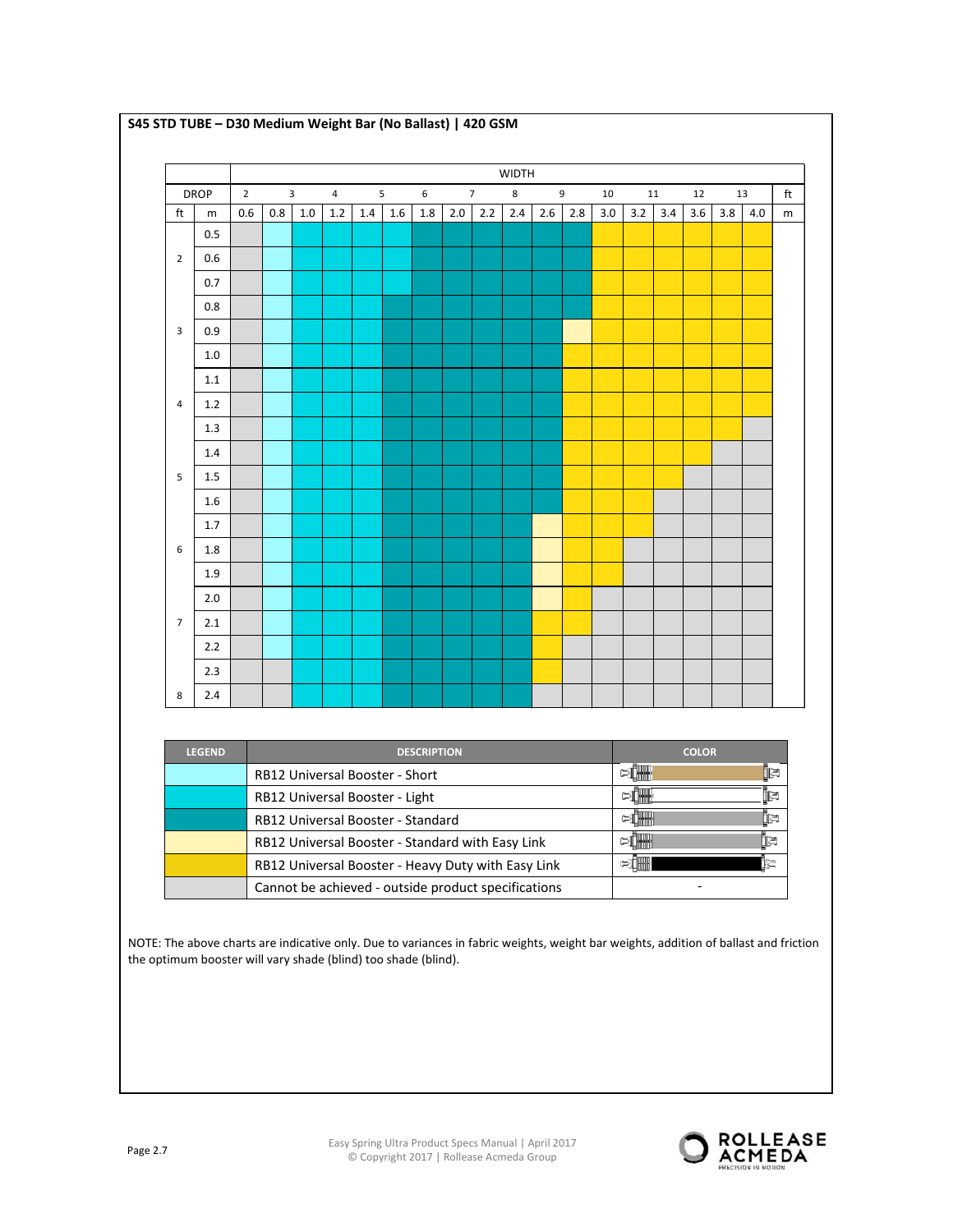|                         |             |                |     |                |                |     |     |         |     |                | <b>WIDTH</b> |     |     |     |     |     |     |     |         |                         |
|-------------------------|-------------|----------------|-----|----------------|----------------|-----|-----|---------|-----|----------------|--------------|-----|-----|-----|-----|-----|-----|-----|---------|-------------------------|
|                         | <b>DROP</b> | $\overline{2}$ |     | $\overline{3}$ | $\overline{4}$ |     | 5   | 6       |     | $\overline{7}$ | 8            |     | 9   | 10  |     | 11  | 12  |     | 13      | $\operatorname{\sf ft}$ |
| ft                      | m           | 0.6            | 0.8 | $1.0\,$        | $1.2\,$        | 1.4 | 1.6 | $1.8\,$ | 2.0 | 2.2            | 2.4          | 2.6 | 2.8 | 3.0 | 3.2 | 3.4 | 3.6 | 3.8 | $4.0\,$ | m                       |
|                         | 0.5         |                |     |                |                |     |     |         |     |                |              |     |     |     |     |     |     |     |         |                         |
| $\overline{2}$          | 0.6         |                |     |                |                |     |     |         |     |                |              |     |     |     |     |     |     |     |         |                         |
|                         | 0.7         |                |     |                |                |     |     |         |     |                |              |     |     |     |     |     |     |     |         |                         |
|                         | 0.8         |                |     |                |                |     |     |         |     |                |              |     |     |     |     |     |     |     |         |                         |
| $\overline{\mathbf{3}}$ | 0.9         |                |     |                |                |     |     |         |     |                |              |     |     |     |     |     |     |     |         |                         |
|                         | $1.0\,$     |                |     |                |                |     |     |         |     |                |              |     |     |     |     |     |     |     |         |                         |
|                         | 1.1         |                |     |                |                |     |     |         |     |                |              |     |     |     |     |     |     |     |         |                         |
| $\overline{4}$          | 1.2         |                |     |                |                |     |     |         |     |                |              |     |     |     |     |     |     |     |         |                         |
|                         | 1.3         |                |     |                |                |     |     |         |     |                |              |     |     |     |     |     |     |     |         |                         |
|                         | 1.4         |                |     |                |                |     |     |         |     |                |              |     |     |     |     |     |     |     |         |                         |
| 5                       | 1.5         |                |     |                |                |     |     |         |     |                |              |     |     |     |     |     |     |     |         |                         |
|                         | 1.6         |                |     |                |                |     |     |         |     |                |              |     |     |     |     |     |     |     |         |                         |
|                         | 1.7         |                |     |                |                |     |     |         |     |                |              |     |     |     |     |     |     |     |         |                         |
| 6                       | 1.8         |                |     |                |                |     |     |         |     |                |              |     |     |     |     |     |     |     |         |                         |
|                         | 1.9         |                |     |                |                |     |     |         |     |                |              |     |     |     |     |     |     |     |         |                         |
|                         | 2.0         |                |     |                |                |     |     |         |     |                |              |     |     |     |     |     |     |     |         |                         |
| $\overline{7}$          | 2.1         |                |     |                |                |     |     |         |     |                |              |     |     |     |     |     |     |     |         |                         |
|                         | 2.2         |                |     |                |                |     |     |         |     |                |              |     |     |     |     |     |     |     |         |                         |
|                         | 2.3         |                |     |                |                |     |     |         |     |                |              |     |     |     |     |     |     |     |         |                         |

**S45 HD TUBE – D30 Medium Weight Bar (No Ballast) | 420 GSM** 

| <b>LEGEND</b> | <b>DESCRIPTION</b>                                  | <b>COLOR</b> |
|---------------|-----------------------------------------------------|--------------|
|               | <b>RB12 Universal Booster - Short</b>               | Œ<br>⊵∐₩₩    |
|               | RB12 Universal Booster - Light                      | le<br>ы      |
|               | RB12 Universal Booster - Standard                   | PI₩<br>œ     |
|               | RB12 Universal Booster - Heavy Duty                 | >1<br>11e    |
|               | RB12 Universal Booster - Heavy Duty with Easy Link  | STILL        |
|               | Cannot be achieved - outside product specifications |              |

NOTE: The above charts are indicative only. Due to variances in fabric weights, weight bar weights, addition of ballast and friction the optimum booster will vary shade (blind) too shade (blind).

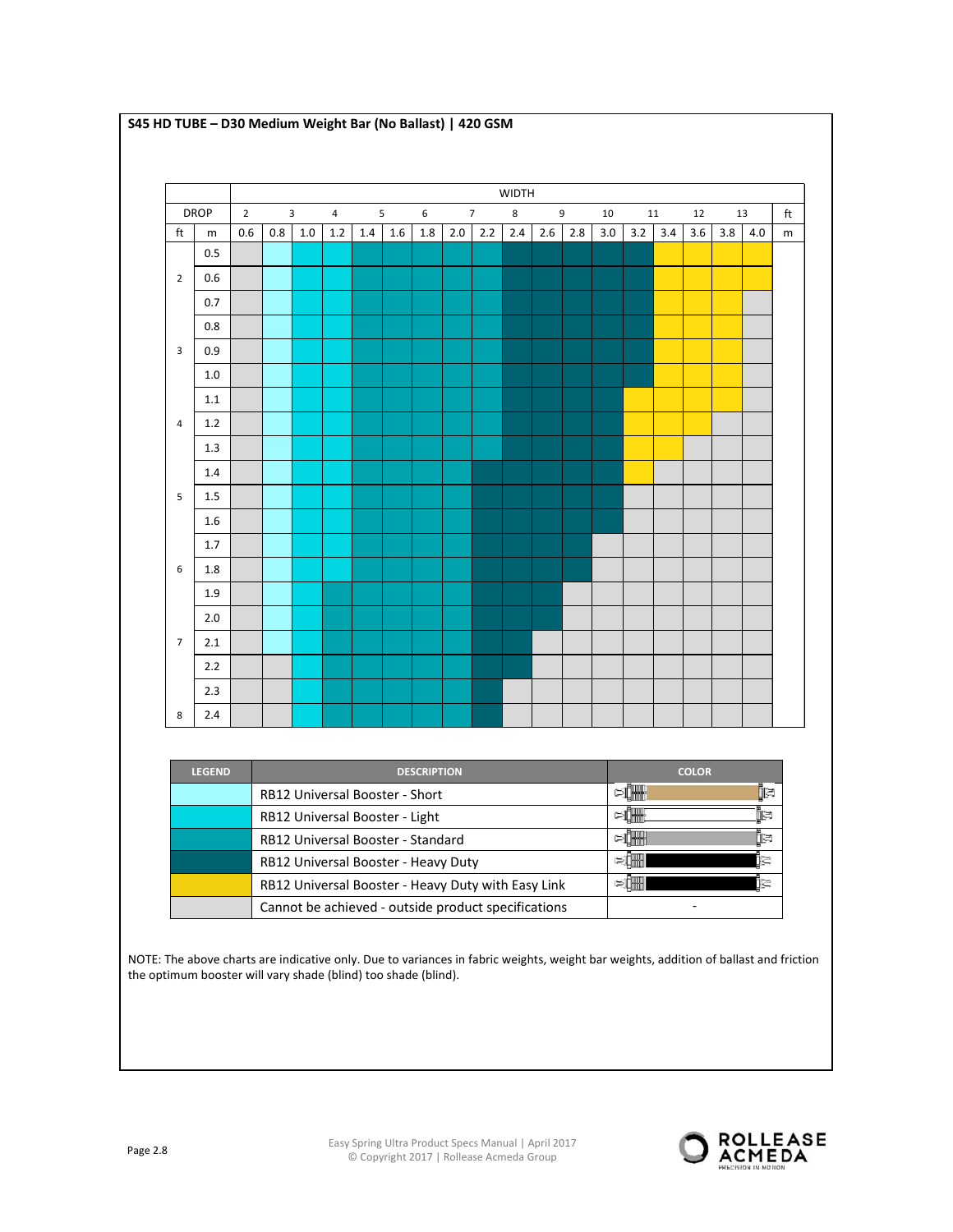PART C – SYSTEM WEIGHTS

| <b>DROP</b>             |         | $\mathbf 2$ |                   | 3                 | $\overline{4}$                                                                |                       | 5            | 6            | $\overline{7}$          |                          | 8             |                        | 9                        | 10            | 11            |               | 12                   |               | 13            | ft |
|-------------------------|---------|-------------|-------------------|-------------------|-------------------------------------------------------------------------------|-----------------------|--------------|--------------|-------------------------|--------------------------|---------------|------------------------|--------------------------|---------------|---------------|---------------|----------------------|---------------|---------------|----|
| ft                      | m       | 0.6         | 0.8               | $1.0$             | 1.2                                                                           | 1.4                   | 1.6          | 1.8          | 2.0                     | 2.2                      | 2.4           | 2.6                    | 2.8                      | 3.0           | 3.2           | 3.4           | 3.6                  | 3.8           | 4.0           | m  |
|                         | 0.5     |             | 1.7<br>(3.7)      | 1.9<br>(4.2)      | 2.2<br>(4.7)                                                                  | 2.4<br>(5.2)          | 2.6<br>(5.7) | 2.9<br>(6.2) | 3.1<br>(6.8)            | 3.3<br>(7.3)             | 3.6<br>(7.8)  | 3.8<br>(8.3)           | 4(8.8)                   | 4.3<br>(9.3)  | 4.5<br>(9.9)  | 4.7<br>(10.4) | $\sqrt{5}$<br>(10.9) | 5.2<br>(11.4) | 5.4<br>(11.9) |    |
| $\overline{2}$          | 0.6     |             | 1.7<br>(3.7)      | 2(4.3)            | 2.2<br>(4.8)                                                                  | 2.4<br>(5.3)          | 2.7<br>(5.9) | 2.9<br>(6.4) | 3.2<br>(6.9)            | 3.4<br>(7.5)             | 3.7(8)        | 3.9<br>(8.5)           | 4.1<br>(9.1)             | 4.4<br>(9.6)  | 4.6<br>(10.1) | 4.9<br>(10.7) | 5<br>(10.9)          | 5.4<br>(11.8) | 5.6<br>(12.3) |    |
|                         | 0.7     |             | 1.7<br>(3.8)      | 2(4.3)            | 2.3<br>(4.9)                                                                  | 2.5<br>(5.5)          | 2.8(6)3(6.6) |              | 3.3<br>(7.1)            | 3.5<br>(7.7)             | 3.8<br>(8.2)  | 4(8.8)                 | 4.3<br>(9.3)             | 4.5<br>(9.9)  | 4.8<br>(10.4) | 5<br>(11)     | 5<br>(10.9)          | 5.5<br>(12.1) |               |    |
|                         | 0.8     |             | 1.8<br>(3.9)      | $2(4.4)$ $2.3(5)$ |                                                                               | 2.6<br>(5.6)          | 2.8<br>(6.2) | 3.1<br>(6.7) | 3.3<br>(7.3)            | 3.6<br>(7.9)             | 3.9<br>(8.4)  | 4.1(9)                 | 4.4<br>(9.6)             | 4.6<br>(10.2) | 4.9<br>(10.7) | 5.2<br>(11.3) | 5<br>(10.9)          | 5.7<br>(12.5) |               |    |
| $\overline{\mathbf{3}}$ | 0.9     |             | 1.8<br>(3.9)      | 2.1<br>(4.5)      | 2.3<br>(5.1)                                                                  | 2.6<br>(5.7)          | 2.9<br>(6.3) | 3.2<br>(6.9) | 3.4<br>(7.5)            | 3.7<br>(8.1)             | 4(8.7)        | 4.2<br>(9.3)           | 4.5<br>(9.8)             | 4.8<br>(10.4) | 5<br>(11)     | 5.3<br>(11.6) | 5<br>(10.9)          | 5.8<br>(12.8) |               |    |
|                         | 1.0     |             | 1.8(4)            | 2.1<br>(4.6)      | 2.4<br>(5.2)                                                                  | 2.7<br>(5.8)          | 3(6.4)       | 3.2<br>(7.1) | 3.5<br>(7.7)            | 3.8<br>(8.3)             | 4.1<br>(8.9)  | 4.3<br>(9.5)           | 4.6<br>(10.1)            | 4.9<br>(10.7) | 5.2<br>(11.3) | 5.4<br>(11.9) | 5<br>(10.9)          | 6<br>(13.2)   |               |    |
|                         | 1.1     |             | 1.9<br>(4.1)      | 2.2<br>(4.7)      | 2.4<br>(5.3)                                                                  | 2.7<br>(6)            | 3(6.6)       | 3.3<br>(7.2) | 3.6<br>(7.8)            | 3.9<br>(8.5)             | 4.2<br>(9.1)  | 4.4<br>(9.7)           | 4.7<br>(10.4)            | 5<br>(11)     | 5.3<br>(11.6) | 5.6<br>(12.2) | 5<br>(10.9)          | 6.2<br>(13.5) |               |    |
| $\overline{a}$          | $1.2\,$ |             | 1.9<br>(4.1)      | 2.2<br>(4.8)      | 2.5<br>(5.4)                                                                  | 2.8<br>(6.1)          | 3.1<br>(6.7) | 3.4<br>(7.4) | 3.7<br>(8)              | 4(8.7)                   | 4.3<br>(9.3)  | 4.6<br>(10)            | 4.8<br>(10.6)            | 5.1<br>(11.3) | 5.4<br>(11.9) | 5.7<br>(12.6) | 5<br>(10.9)          |               |               |    |
|                         | 1.3     |             | 1.9<br>(4.2)      | 2.2<br>(4.9)      | 2.5<br>(5.5)                                                                  | 2.8<br>(6.2)          | 3.1<br>(6.9) | 3.5<br>(7.5) | 3.8<br>(8.2)            | 4.1<br>(8.9)             | 4.4<br>(9.5)  | 4.7<br>(10.2)          | $\overline{5}$<br>(10.9) | 5.3<br>(11.5) | 5.6<br>(12.2) | 5.9<br>(12.9) |                      |               |               |    |
|                         | 1.4     |             | $2(4.3)$ $2.3(5)$ |                   | 2.6<br>(5.7)                                                                  | 2.9<br>(6.3)          | 3.2(7)       | 3.5<br>(7.7) | 3.8<br>(8.4)            | 4.1<br>(9.1)             | 4.5<br>(9.8)  | 4.8<br>(10.4)          | 5.1<br>(11.1)            | 5.4<br>(11.8) | 5.7<br>(12.5) |               |                      |               |               |    |
| 5                       | 1.5     |             | 2(4.4)            | 2.3<br>(5.1)      | 2.6<br>(5.8)                                                                  | $\mathbf{3}$<br>(6.5) | 3.3<br>(7.2) | 3.6<br>(7.9) | 3.9<br>(8.6)            | 4.2<br>(9.3)             | 4.6<br>(10)   | 4.9<br>(10.7)          | 5.2<br>(11.4)            | 5.5<br>(12.1) |               |               |                      |               |               |    |
|                         | 1.6     |             | 2(4.4)            | 2.4<br>(5.2)      | 2.7<br>(5.9)                                                                  | 3<br>(6.6)            | 3.3<br>(7.3) | 3.7(8)       | $\overline{4}$<br>(8.8) | 4.3<br>(9.5)             | 4.7           | 5<br>$(10.2)$ $(10.9)$ | 5.3<br>(11.6)            | 5.6<br>(12.4) |               |               |                      |               |               |    |
|                         | 1.7     |             | 2.1<br>(4.5)      | 2.4<br>(5.2)      | 2.7(6)                                                                        | 3.1<br>(6.7)          | 3.4<br>(7.5) | 3.7<br>(8.2) | 4.1<br>(8.9)            | 4.4<br>(9.7)             | 4.8<br>(10.4) | 5.1<br>(11.2)          | 5.4<br>(11.9)            |               |               |               |                      |               |               |    |
| 6                       | 1.8     |             | 2.1<br>(4.6)      | 2.4<br>(5.3)      | 2.8<br>(6.1)                                                                  | 3.1<br>(6.8)          | 3.5<br>(7.6) | 3.8<br>(8.4) | 4.2<br>(9.1)            | 4.5<br>(9.9)             | 4.9<br>(10.6) | 5.2<br>(11.4)          | 5.5<br>(12.2)            |               |               |               |                      |               |               |    |
|                         | 1.9     |             | 2.1<br>(4.6)      | 2.5<br>(5.4)      | 2.8<br>(6.2)                                                                  | 3.2<br>(7)            | 3.5<br>(7.7) | 3.9<br>(8.5) | 4.2<br>(9.3)            | 4.6<br>(10.1)            | 5<br>(10.9)   | 5.3<br>(11.6)          |                          |               |               |               |                      |               |               |    |
|                         | 2.0     |             | 2.2<br>(4.7)      | 2.5<br>(5.5)      | 2.9<br>(6.3)                                                                  | 3.2<br>(7.1)          | 3.6<br>(7.9) | 4(8.7)       | 4.3<br>(9.5)            | 4.7<br>(10.3)            | 5.1<br>(11.1) | 5.4<br>(11.9)          |                          |               |               |               |                      |               |               |    |
| $\overline{7}$          | 2.1     |             | 2.2<br>(4.8)      | 2.6<br>(5.6)      | 2.9<br>(6.4)                                                                  | 3.3<br>(7.2)          | 3.7(8)4(8.9) |              | 4.4<br>(9.7)            | 4.8<br>(10.5)            | 5.2<br>(11.3) |                        |                          |               |               |               |                      |               |               |    |
|                         | 2.2     |             | 2.2<br>(4.9)      | 2.6<br>(5.7)      | 3(6.5)                                                                        | 3.4<br>(7.4)          | 3.7<br>(8.2) | 4.1(9)       | 4.5<br>(9.8)            | 4.9<br>(10.7)            | 5.3<br>(11.5) |                        |                          |               |               |               |                      |               |               |    |
|                         | 2.3     |             |                   | 2.6<br>(5.8)      | 3(6.6)                                                                        | 3.4<br>(7.5)          | 3.8<br>(8.3) | 4.2<br>(9.2) | 4.6<br>(10)             | 5<br>(10.9)              | 5.3<br>(11.7) |                        |                          |               |               |               |                      |               |               |    |
| 8                       | 2.4     |             |                   | 2.7<br>(5.9)      | 3.1<br>(6.7)                                                                  | 3.5<br>(7.6)          | 3.9<br>(8.5) | 4.3<br>(9.3) | 4.7<br>(10.2)           | 5.1<br>$(11.1)$ $(11.9)$ | 5.4           |                        |                          |               |               |               |                      |               |               |    |
|                         |         |             |                   |                   |                                                                               |                       |              |              |                         |                          |               |                        |                          |               |               |               |                      |               |               |    |
|                         |         |             |                   |                   |                                                                               |                       |              |              |                         |                          |               |                        |                          |               |               |               |                      |               |               |    |
|                         |         |             | ## (##)           |                   | Cannot be achieved - outside product specifications<br>System Weight kg (lbs) |                       |              |              |                         |                          |               |                        |                          |               |               |               |                      |               |               |    |

## **SYSTEM – Open Shade (Blind), S45 STD Tube, D30 Weight Bar (No Ballast)**

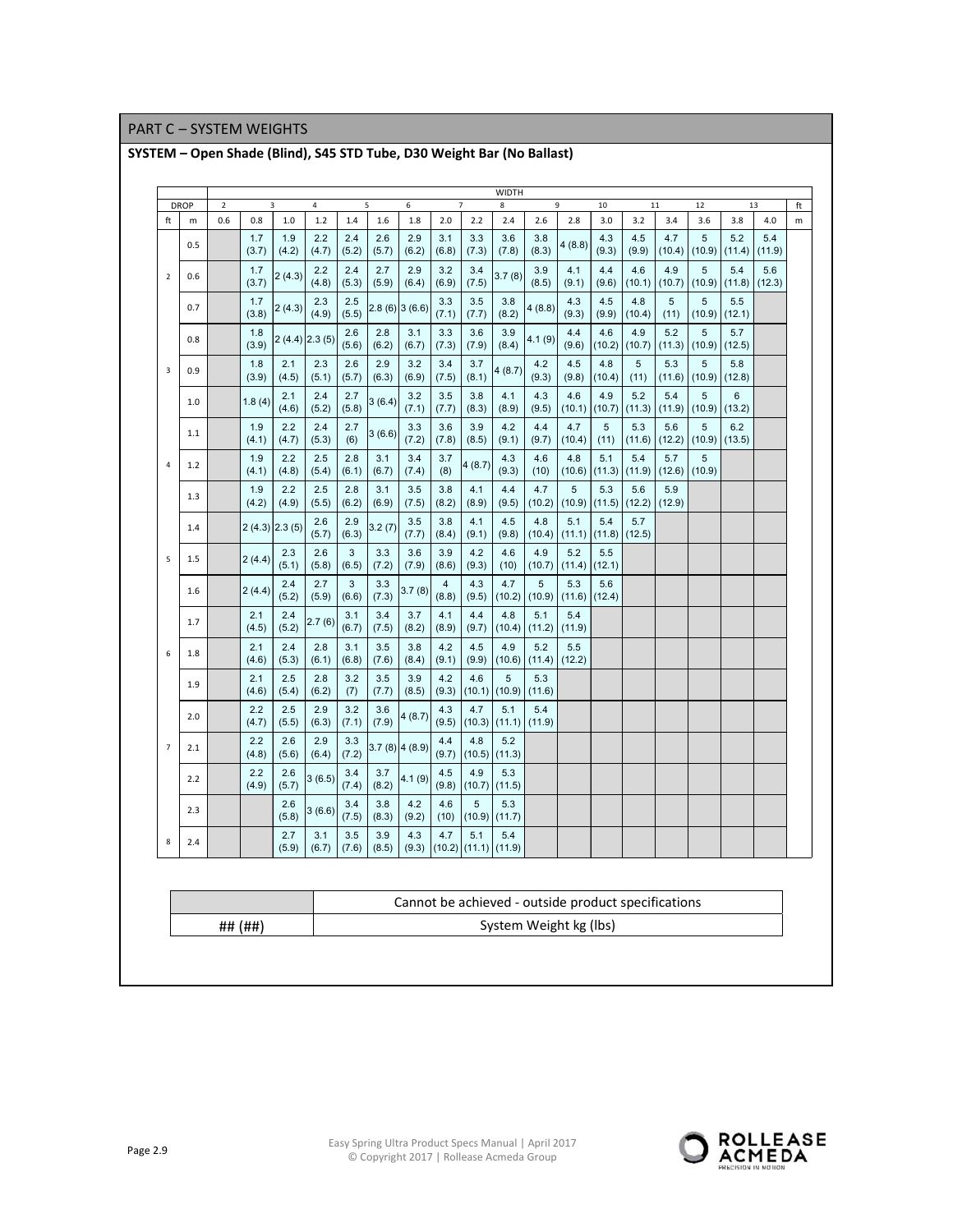## **SECTION 3** – TEST SUMMARY

TEST – CYCLE

| <b>TEST DESCRIPTION:</b> | <b>BOOSTER UNIVERSAL</b> | <b>TEST REPORT NUMBER:</b> | TR-2015028                                                                              |
|--------------------------|--------------------------|----------------------------|-----------------------------------------------------------------------------------------|
| <b>CONTROL:</b>          | Spring                   | <b>TORQUE:</b>             | SHORT 0.46 Nm (0.34 ft. Lbs)                                                            |
| <b>CYCLES PASSED:</b>    | 6.000                    |                            | LIGHT 0.60 Nm (0.44 ft. Lbs)<br>STD 1.09 Nm (0.80 ft. Lbs)<br>HD 1.77 Nm (1.30 ft. Lbs) |
|                          |                          |                            |                                                                                         |
| <b>TEST DESCRIPTION:</b> | <b>PRETENSION</b>        | <b>TEST REPORT NUMBER:</b> | TR-2015011                                                                              |

| TEST DESCRIPTION: T PRETENSION | <b>IESI REPORT NUMBER: I IR-2015011</b>            |                                            |
|--------------------------------|----------------------------------------------------|--------------------------------------------|
| <b>CONTROL:</b> Spring         | <b>Pretension adjustment:</b>   Every 1,000 cycles |                                            |
| CYCLES PASSED:   10,000        |                                                    | <b>TORQUE:</b>   $2.4$ Nm $(1.77$ ft. Lbs) |

| <b>TEST DESCRIPTION: 1 POSITION STOP</b> | <b>TEST REPORT NUMBER:   TR-2015016</b> |                                             |
|------------------------------------------|-----------------------------------------|---------------------------------------------|
| <b>CONTROL: I NA</b>                     | <b>Stop positions:</b> $\vert 6 \vert$  |                                             |
| CYCLES PASSED:   10,000                  |                                         | <b>TORQUE:</b> $\vert$ 1.5 Nm (1.1 ft. Lbs) |

| <b>TEST DESCRIPTION:</b> | UNIVERSAL LIMITER | <b>TEST REPORT NUMBER:</b> | TR-2017003           |
|--------------------------|-------------------|----------------------------|----------------------|
| <b>CONTROL:</b>          | LH Top Stop       | <b>TORQUE:</b>             | 2.8 Nm (2.1 ft. Lbs) |
| <b>CYCLES PASSED:</b>    | 5.500             |                            |                      |
|                          |                   |                            |                      |
| <b>TEST DESCRIPTION:</b> | UNIVERSAL LIMITER | <b>TEST REPORT NUMBER:</b> | TR-2017003           |
| <b>CONTROL:</b>          | RH Top Stop       | <b>TORQUE:</b>             | 2.8 Nm (2.1 ft. Lbs) |
| <b>CYCLES PASSED:</b>    | 7000              |                            |                      |

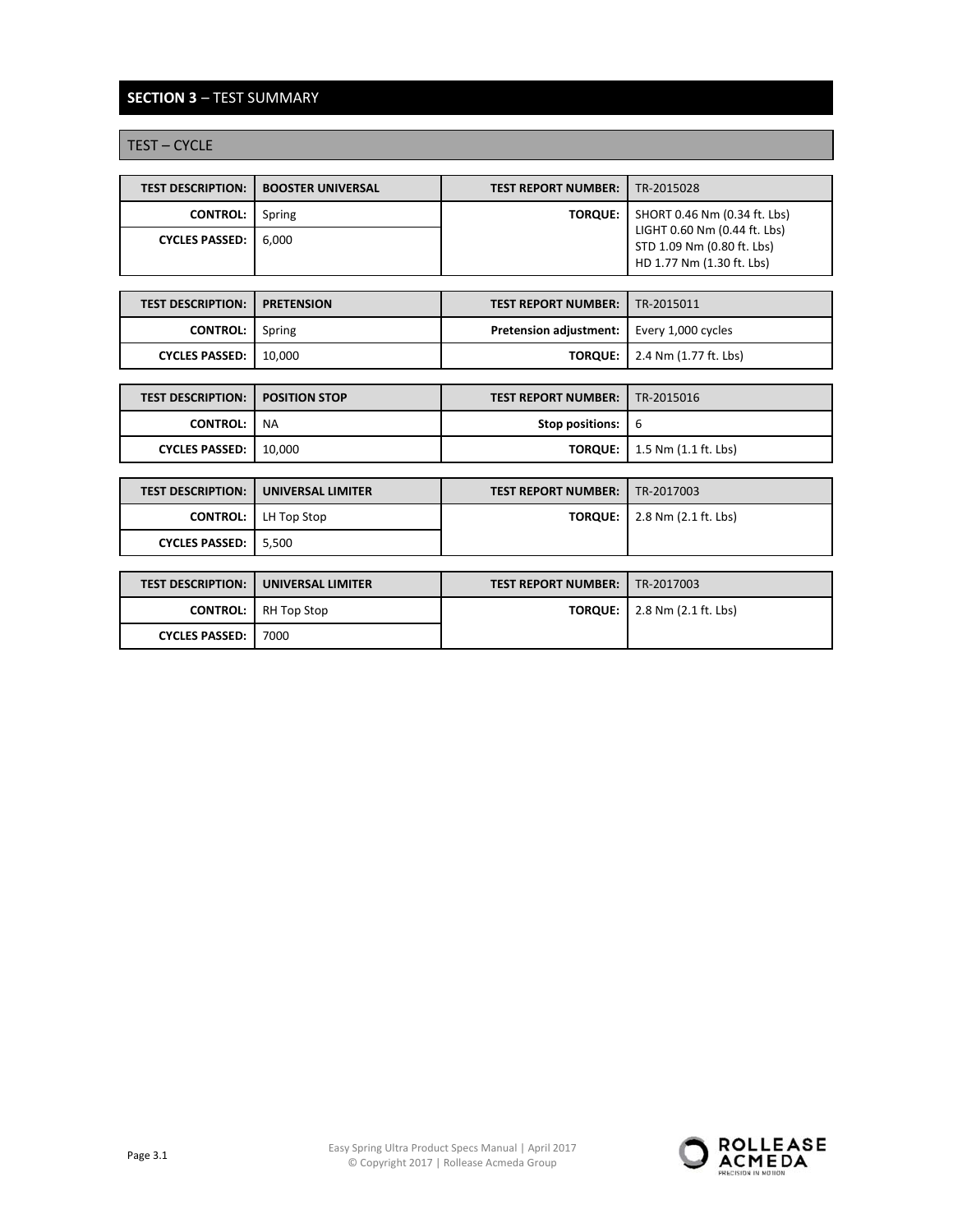## **SECTION 4** – MATERIAL SPECIFICATIONS

| <b>PART NUMBER</b>         | <b>PRODUCT</b>                                        | <b>MATERIAL</b>                                 | <b>METAL FINISHES</b>   |
|----------------------------|-------------------------------------------------------|-------------------------------------------------|-------------------------|
| RB12-3200-XXXXXX           | <b>SPRING CONTROL</b>                                 | POM, ABS/PC                                     |                         |
| RB12-450X-XXXXXX           | <b>BOOSTER UNIVERSAL</b>                              | ABS/PC, POM, NYLON, SPRING<br>STEEL, MILD STEEL |                         |
| RB12-710X-XXXXXX           | SOFT LIFT DECELERATOR                                 | NYLON, POM, TPV                                 |                         |
| RB12-2503-XXX040           | SINGLE STOP LIMITER LX BRACKET SET                    | <b>MILD STEEL</b>                               |                         |
| RB12-6000-XXXXXX           | LIMITER - SINGLE STOP   UNIVERSAL                     | NYLON GF, POM, SPRING<br>STEEL, MILD STEEL      |                         |
| RB08-4151-XXX040           | VX/LX BRACKET COVER CAPS   S40/45                     | <b>ASA</b>                                      |                         |
| RB93-X443-000580           | T-SPLINE ALUMINUM TUBE - S45   LIGHT                  | ALUMINUM                                        | MILL / ANOD (10µM)      |
| RB93-X444-000580           | T-SPLINE ALUMINUM TUBE - S45   STANDARD               | <b>ALUMINUM</b>                                 | MILL / ANOD (10µM)      |
| RB93-X449-000580           | T-SPLINE ALUMINUM TUBE - S45   HEAVY DUTY             | ALUMINUM                                        | MILL / ANOD (10µM)      |
| RB92-0404-311215           | T-SPLINE - SLIDE-ON                                   | <b>PVC</b>                                      |                         |
| HD31-0401-001XXX           | MULTI-PURPOSE DOUBLE SIDED TAPE                       |                                                 |                         |
| RB09-0352-XXXXXX           | EASY-LOCK LX INSTALLATION BRACKET   S45               | MILD STEEL                                      |                         |
| RB88-2051-XXX480           | MKII MOUNTING RAIL   BASE 50 VX/LX                    | ALUMINUM                                        | MILL / ANOD (10µM) / PC |
| RB88-2092-XXX001           | SLIMLINE SPRING CLIP BRACKET                          | SPRING STEEL                                    |                         |
| RB88-4141-XXX030           | VX/LX BRACKET COVER CAPS - M/RAIL BASE 40   S45       | <b>ASA</b>                                      |                         |
| HD82-1904-025010           | SELF TAPPING SCREWS   PHILIPS COUNTER SUNK HEAD       | <b>ALLOY STEEL</b>                              |                         |
| RB09-0245-XXX001           | RB09 EASY-LOCK EXTENDABLE IDLER   S45                 | POM, NYLON, SPRING STEEL                        |                         |
| RB12-2501-XXX038           | SINGLE STOP LIMITER 1.5" BRACKET SET                  | MILD STEEL                                      |                         |
| RB12-2502-XXX038           | BRACKET SINGLE STOP LIMITER 1.5" CASSETTE BRACKET SET | MILD STEEL                                      |                         |
| <b>SLBCW</b>               | STANDARD BRACKET COVER 1.5" XX                        | ABS                                             |                         |
| RTEA-4T05-XXX580/RTEA-4TXX | 1.5" TUBE + M/P TAPE                                  | ALUMINUM                                        |                         |
| SLPEV653W                  | SKYLINE PIN END   1.5"                                | SPRING STEEL, NYLON, HIPS                       |                         |
| SLPEHD53W                  | SKYLINE PIN END   HEAVY DUTY 1.5"                     | NYLON GF, SPRING STEEL                          |                         |

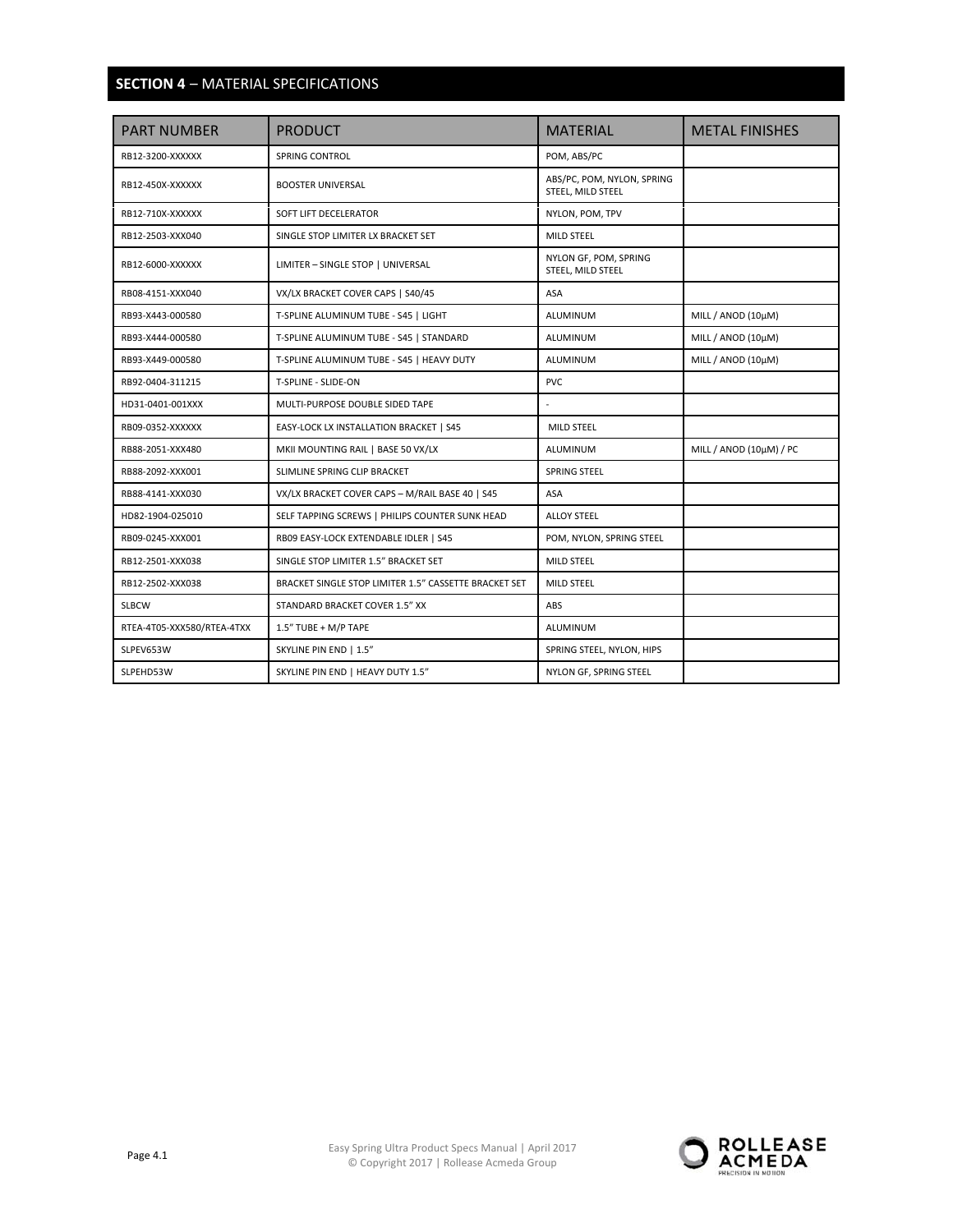## **SECTION 5** – WARRANTY

Rollease Acmeda provide a limited lifetime hardware warranty against defects to the original purchaser (the fabricator/manufacturer).

The hardware warranty is not to be transferred to the end consumer.

The hardware warranty is limited to the repair or resupply of defective hardware components to the fabricator/manufacturer only.

The hardware warranty is applicable to normal use.

The hardware warranty will not apply where the defect arises due to incorrect assembly and installation.

Retailers are obliged to supply consumers with their own warranty, if required, at the point of purchase.

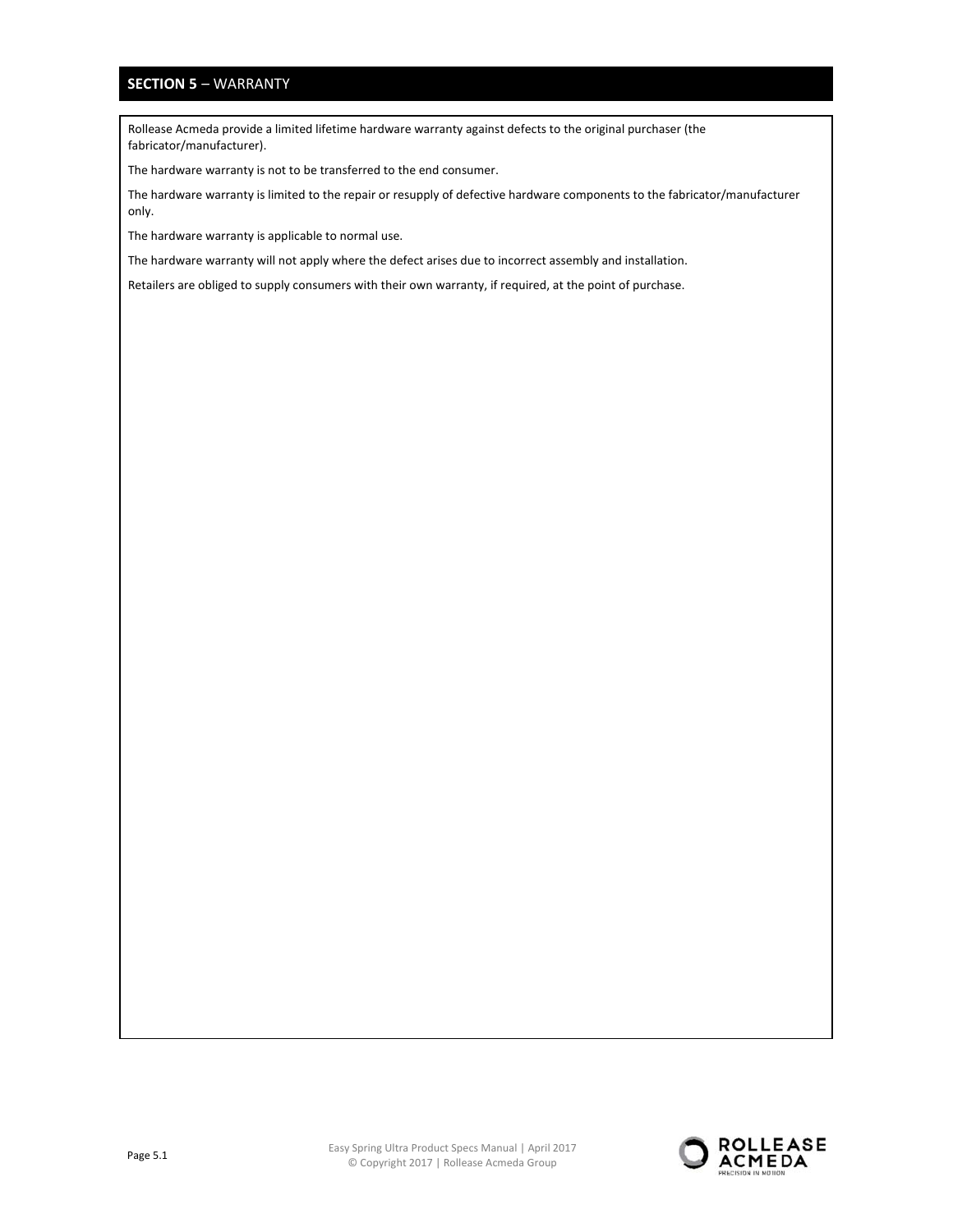## **SECTION 6** – SPECIFICATION IMAGES



Please contact Rollease Acmeda: marketing@rolleaseacmeda.com to request electronic copies of the file listed below.